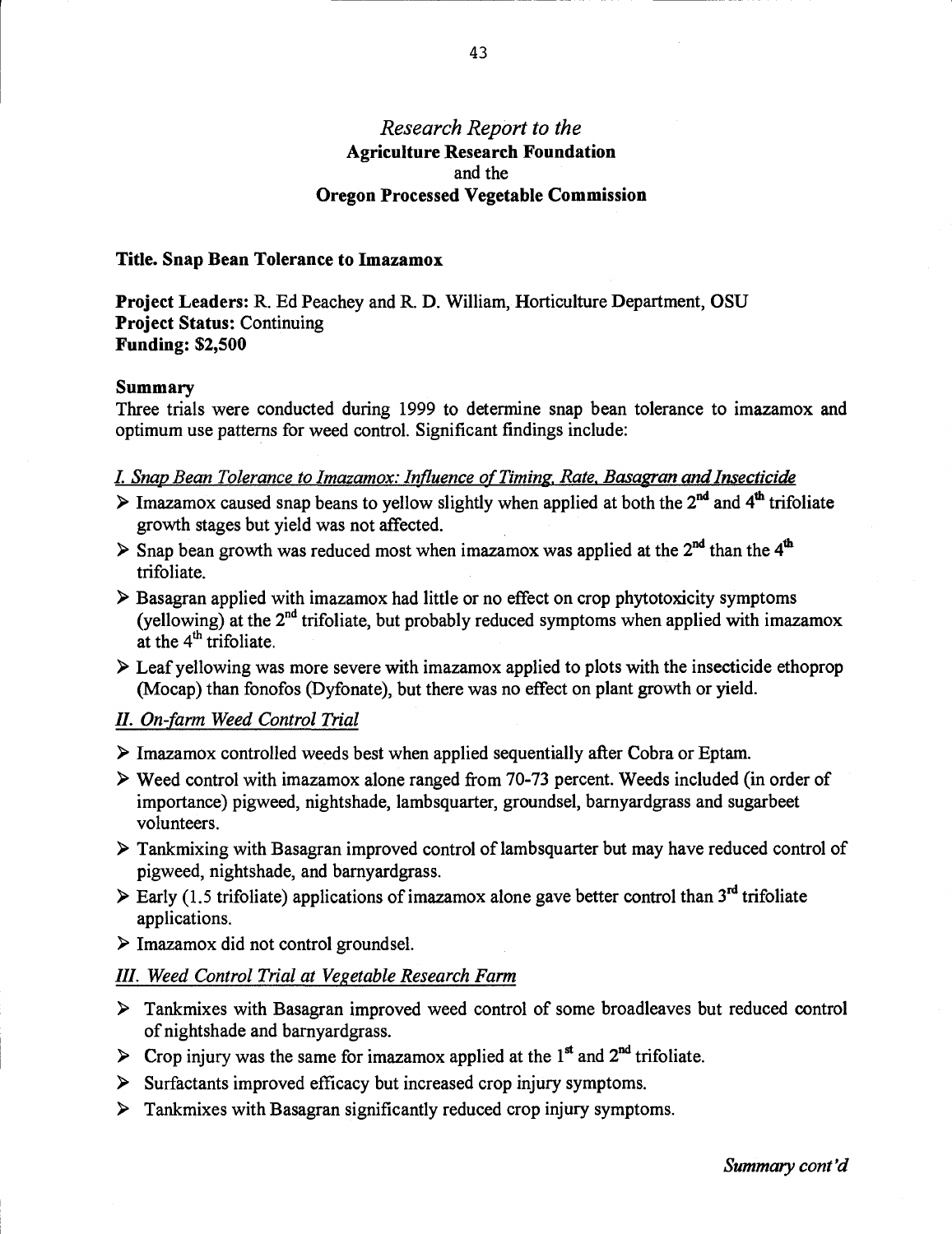These results are consistent with research in 1996-98: imazamox could be used postemergence in snap beans at 0.024 lbs ai/A with little risk of yield reduction. Imazamox adequately controls pigweed, nightshade, and many grass weeds at this timing and rate. Future research should focus on lower use rates, earlier timings, and interactions with Basagran, surfactants, and insecticides on both crop injury and weed control.

Project leader <u>- LC</u>  $\pm$  leader  $\overline{\mathsf{C}}$ c $\overline{\mathsf{C}}$ 

Department Head

 $12 - 9 - 99$ 

 $\sqrt{2}$ 

 $(2/09/99)$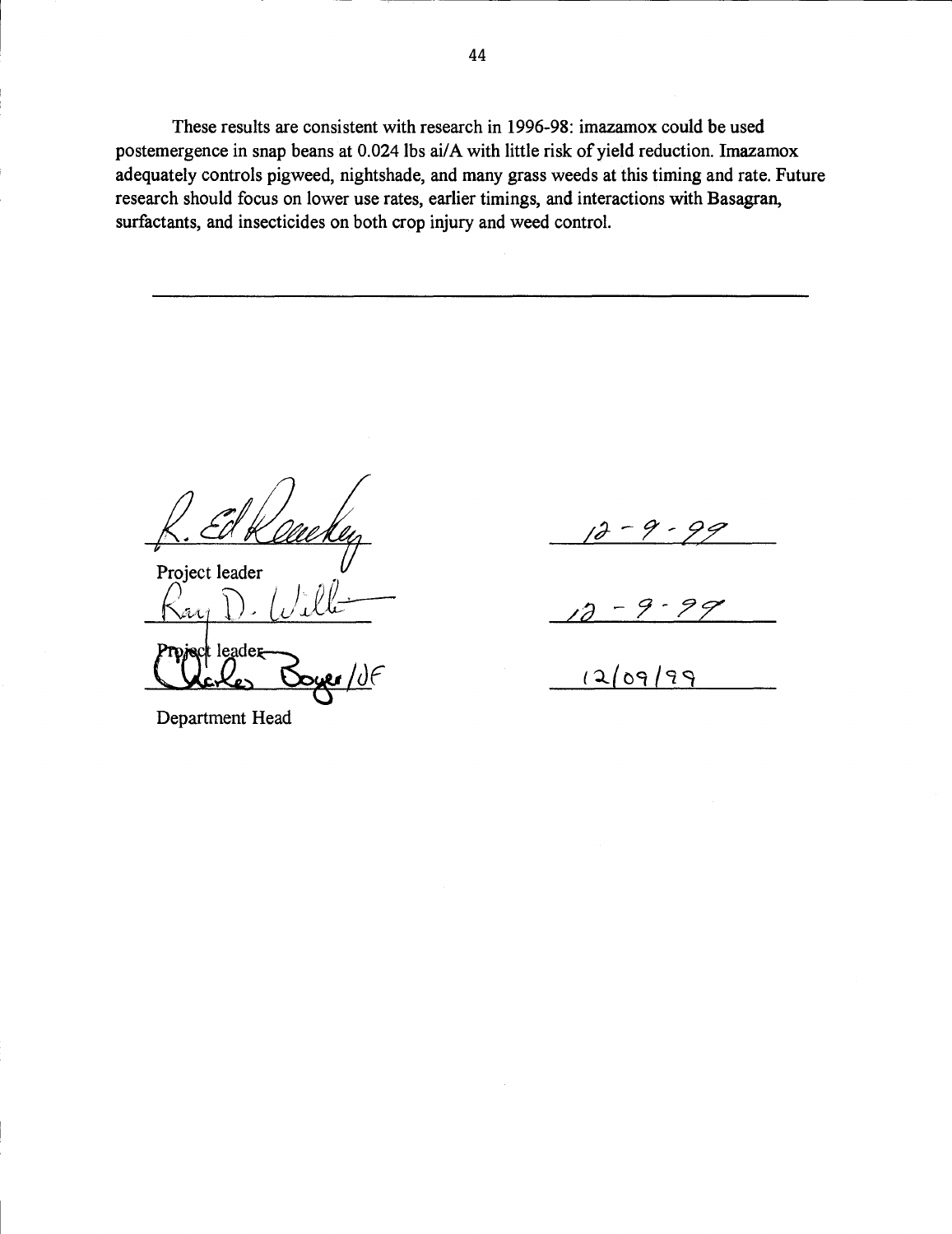# I. Snap Bean Tolerance to Imazamox: Influence of Timing, Rate, Basagran and Insecticide.

### Methods

The trial was on a silty clay loam soil. PPI herbicides and fonofos or ethoprop insecticides were applied on May 10 to 10 by 30 plots and incorporated with a rotera. Fonofos was applied to all plots except those of treatments 9 and 10. Snap beans were planted the same day on 30-inch rows at a germinable seed rate of 168,000/A. PES herbicides were applied immediately after planting. Dual was applied PES  $(a)$  1 lb ai/A to all the plots after planting. Rainfall during May incorporated the herbicides. Postemergence herbicides were applied on June 14 and 23 to plants with 2 and 4 trifoliate leaves open, respectively. Plots were cultivated to minimize weed competition.

Herbicide injury symptoms and growth reduction were estimated on June 22 and July 1. Snap beans were harvested from 8.2 ft of row on July 28, weighed and graded. Data were excluded from one plot because of a possible fertilizer skip in treatment 8 that significantly reduced yield.

### Results and Discussion

Imazamox caused snap beans to yellow slightly when applied at both the  $2<sup>nd</sup>$  and  $4<sup>th</sup>$ trifoliate growth stages (Table 1). Growth reduction was most apparent when imazamox was applied at the  $2<sup>nd</sup>$  trifoliate at the 2x rate of 0.048 lbs ai/A. A tank mix with Basagran may have decreased injury slightly. Plant injury was most severe with imazamox applied to plots with the insecticide ethoprop rather than fonofos (Tr. 10) but there was no effect on plant growth with this treatment. Growth reduction was most apparent in Tr. 11 when applied over four other herbicides.

Snap bean yield tended to be lower in treatments with imazamox applied at the lx rate. This was due primarily to weed competition. The cool and wet period during emergence caused very poor nightshade control with Dual. This is evidenced by the 2x (0.048) treatments that generally had the greatest yields. The exception was imazamox  $\omega$  0.048 with Basagran applied to 2<sup>nd</sup> trifoliate snap beans. This combination and timing may have decreased yield.

This trial again demonstrates that snap beans are very tolerant of imazamox of rates up to 0.048 lb ai/A even when the plants show signs of injury shortly after application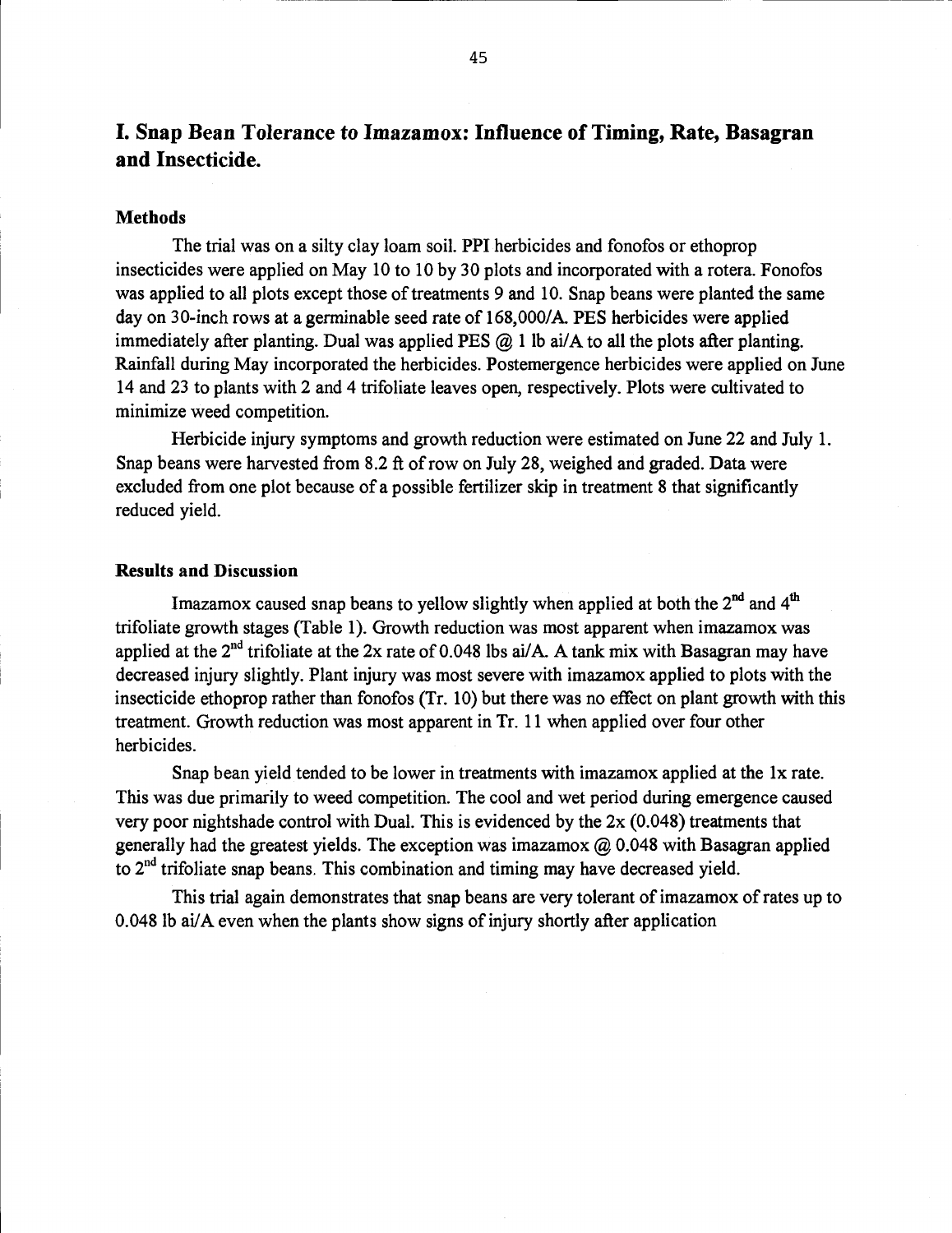| Herbicide/<br>insecticide <sup>1,5</sup>                             | Timing                                      | Rate                               | $\overline{\mathbf{N}}$ | $22 - June$<br>(8 days after $2nd$ trifoliate<br>treatment; before 4 <sup>th</sup> trifoliate<br>application) |                            | $1$ -July<br>(9 days after 4 <sup>th</sup> trifoliate<br>treatment) |                            |
|----------------------------------------------------------------------|---------------------------------------------|------------------------------------|-------------------------|---------------------------------------------------------------------------------------------------------------|----------------------------|---------------------------------------------------------------------|----------------------------|
|                                                                      |                                             |                                    |                         | Phytotoxicity                                                                                                 | <b>Growth</b><br>reduction | Phytotoxicity                                                       | <b>Growth</b><br>reduction |
|                                                                      | Soil applied<br>or trifoliate               | $Ib$ ai/ $A$                       |                         | $1 - 10$                                                                                                      | $\overline{\%}$            | $1 - 10$                                                            | $\overline{\%}$            |
| 1 Imazamox                                                           | 2 <sup>nd</sup>                             | 0.024                              | 4                       | 1.3                                                                                                           | 6.3                        | 0.3                                                                 | 0.0                        |
| 2 Imazamox                                                           | 4 <sup>th</sup>                             | 0.024                              | 4                       |                                                                                                               |                            | 1.5                                                                 | 1.3                        |
| 3 Imazamox                                                           | 2 <sup>nd</sup>                             | 0.048                              | 4                       | 1.5                                                                                                           | 11.3                       | 0.0                                                                 | 6.3                        |
| 4 Imazamox                                                           | 4 <sup>th</sup>                             | 0.048                              | 4                       |                                                                                                               |                            | 2.8                                                                 | 3.8                        |
| 5 Imazamox<br>Basagran                                               | 2 <sup>nd</sup><br>$2^{\text{nd}}$          | 0.024<br>1                         | $\overline{4}$          | 1.0                                                                                                           | 13.8                       | 0.3                                                                 | $\overline{3.8}$           |
| 6 Imazamox<br><b>Basagran</b>                                        | 4 <sup>th</sup><br>4 <sup>th</sup>          | 0.024<br>1                         | 4                       |                                                                                                               |                            | 0.5                                                                 | 0.0                        |
| 7 Imazamox<br><b>Basagran</b>                                        | 2 <sup>nd</sup><br>2 <sup>nd</sup>          | 0.048<br>1                         | 4                       | 1.0                                                                                                           | 7.5                        | 0.3                                                                 | 1.3                        |
| 8 Imazamox<br>Basagran                                               | 4 <sup>th</sup><br>4 <sup>th</sup>          | 0.048<br>1                         | 3                       |                                                                                                               |                            | 1.3                                                                 | 0.0                        |
| 9 Imazamox<br>Ethoprop <sup>2</sup>                                  | $\overline{4^{th}}$<br>PPI                  | 0.024<br>3                         | $\overline{4}$          | $\blacksquare$                                                                                                | $\blacksquare$             | 1.5                                                                 | 2.5                        |
| 10 Imazamox<br>Ethoprop <sup>b</sup>                                 | 4 <sup>th</sup><br>PPI                      | 0.048<br>3                         | 4                       |                                                                                                               |                            | 4.3                                                                 | 0.0                        |
| 11 Imazamox<br>Dual <sup>3</sup><br><b>EPTAM</b><br>Treflan<br>Cobra | 2 <sub>nd</sub><br>PPI<br>PPI<br>PPI<br>PES | 0.024<br>1<br>3.5<br>0.75<br>0.188 | $\overline{\mathbf{4}}$ | 0.8                                                                                                           | 15.0                       | 0.5                                                                 | 7.5                        |
| 12 Imazamox<br>Cobra                                                 | 2 <sup>nd</sup><br>PES                      | 0.024<br>0.188                     | $\overline{\mathbf{4}}$ | 0.0                                                                                                           | 0.0                        | 0.0                                                                 | 0.0                        |
| $13$ Dual <sup>4</sup><br>Fonofos                                    | <b>PES</b><br>PPI                           | $\mathbf{1}$                       | $\overline{\mathbf{4}}$ | 0.0                                                                                                           | 0.0                        | 0.0                                                                 | 0.0                        |
| FPLSD(0.05)                                                          |                                             |                                    |                         | 0.7                                                                                                           | 7.9                        | 0.7                                                                 | ns                         |

Table 1. Snap bean growth response to imazamox, Basagran and other herbicides or insecticides, Corvallis, 1999.

'All treatments included Dual @I lb/A applied PES and fonofos (Dyfonate) PPI unless noted

Ethoprop (Mocap) replaced fonofos (Dyfonate).

Dual applied @ 1 lb/A both PH and PES

4 Check treatment with only Dual and fonofos.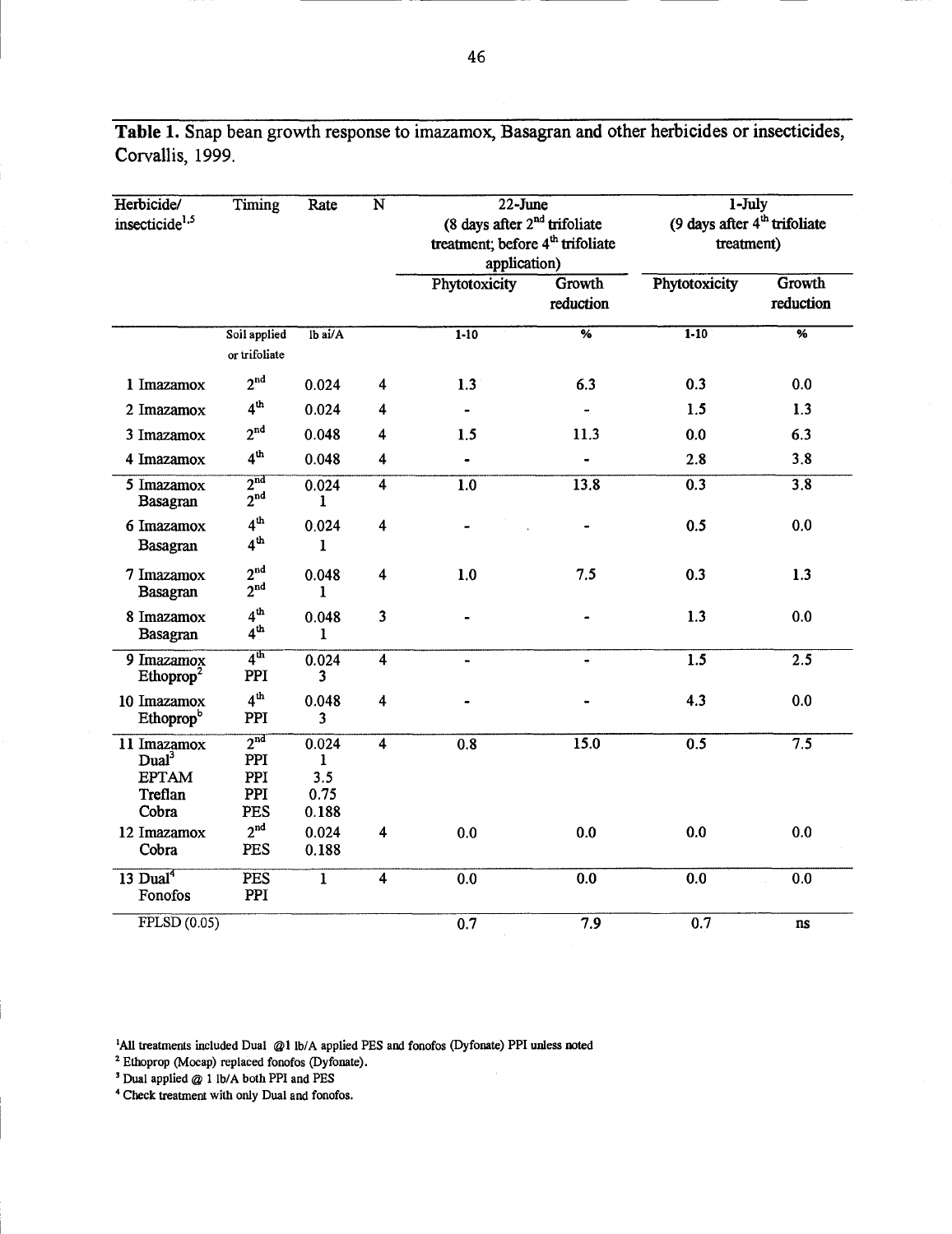| Herbicide/<br>insecticide <sup>1</sup>                        | Timing                                      | Rate                               | N | Plant<br>population at<br>harvest |                        | <b>Biomass</b> |                        | Pod Weight |                  | Grade          |           | Value <sup>2</sup> |           |
|---------------------------------------------------------------|---------------------------------------------|------------------------------------|---|-----------------------------------|------------------------|----------------|------------------------|------------|------------------|----------------|-----------|--------------------|-----------|
|                                                               | Soil applied lb ai/A                        |                                    |   | Mean                              | $\overline{\text{SE}}$ | Mean           | $\overline{\text{SE}}$ | Mean       | SE               | Mean           | <b>SE</b> | Mean               | <b>SE</b> |
|                                                               | or trifoliate                               |                                    |   | $-no/A-$                          |                        | $-UA -$        |                        | -- t/A --  |                  | -% 1-4 sieve - |           | $\frac{1}{2}$      |           |
| 1 Imazamox                                                    | 2 <sup>nd</sup>                             | 0.024                              | 4 | 154100 6150                       |                        | 20.5           | 3.2                    | 13.2       | 1.3              | 29%            | 2%        | 1,879 223          |           |
| 2 Imazamox                                                    | 4 <sup>th</sup>                             | 0.024                              |   | 4 132800 3950                     |                        | 21.1           | 0.8                    | 12.1       | 0.4              | 30%            | 0%        | 1,729              | 63        |
| 3 Imazamox                                                    | $2^{\text{nd}}$                             | 0.048                              |   | 4 153000 4500                     |                        | 25.2           | 0.3                    | 14.5       | 0.2              | 33%            | 3%        | 2,147              | 60        |
| 4 Imazamox                                                    | 4 <sup>th</sup>                             | 0.048                              |   | 4 143400 6650                     |                        | 21.6           | 1.9                    | 12.2       | 0.9              | 36%            | 0%        | 1,864 140          |           |
| 5 Imazamox<br>Basagran                                        | 2 <sup>nd</sup><br>2 <sup>nd</sup>          | 0.024<br>$\mathbf{1}$              |   | 4 142400 13850                    |                        | 23.2           | 2.2                    | 13.5       | 0.9              | 31%            | 1%        | $1,957$ 149        |           |
| 6 Imazamox<br><b>Basagran</b>                                 | $4^{\rm th}$<br>$4^{\text{th}}$             | 0.024<br>$\mathbf{1}$              |   | 4 144500 16150                    |                        | 25.2           | 1.4                    | 14.2       | 0.4              | 38%            | 3%        | 2,232              | 91        |
| 7 Imazamox<br>Basagran                                        | 2 <sup>nd</sup><br>2 <sup>nd</sup>          | 0.048<br>1                         |   | 4 128600 12200                    |                        | 20.8           | 1.9                    | 12.6       | 0.7              | 28%            | 2%        | 1,771 130          |           |
| 8 Imazamox<br>Basagran                                        | 4 <sup>th</sup><br>4 <sup>th</sup>          | 0.048<br>1                         |   | 3 162200 23800                    |                        | 25.0           | 2.3                    | 14.5       | 1.1              | 34%            | 4%        | 2,191 312          |           |
| 9 Imazamox<br>Ethoprop <sup>3</sup>                           | 4 <sup>th</sup><br>PPI                      | 0.024<br>3.                        |   | 4 146100 9650                     |                        | 24.3           | $\overline{1.1}$       | 13.2       | $\overline{1.0}$ | 38%            | 3%        | $2,063$ 149        |           |
| 10 Imazamox<br>Ethoprop <sup>b</sup>                          | 4 <sup>th</sup><br>PPI                      | 0.048<br>3                         |   | 4 150300 7400                     |                        | 23.7           | 1.2                    | 13.8       | 0.5              | 37%            | 2%        | 2,148              | 87        |
| 11 Imazamox<br>Dual <sup>4</sup><br>Eptam<br>Treflan<br>Cobra | 2 <sup>nd</sup><br>PPI<br>PPI<br>PPI<br>PES | 0.024<br>1<br>3.5<br>0.75<br>0.188 |   | 4 124300                          | 9700                   | 26.1           | $\overline{2.6}$       | 14.3       | $\overline{1.1}$ | 37%            | 0%        | 2,238              | 72        |
| 12 Imazamox<br>Cobra                                          | $2^{\text{nd}}$<br>PES                      | 0.024<br>0.188                     |   | 4 161000 5650                     |                        | 28.5           | 0.6                    | 15.4       | 0.3              | 35%            | 0%        | 2,344 138          |           |
| $13$ Dual <sup>5</sup><br>Fonofos                             | PES<br>PPI                                  | $\mathbf{1}$                       |   | 4 158800                          | 4800                   | 22.8           | 1.8                    | 13.1       | 0.8              | 34%            | 2%        | 1,980              | 91        |
| ANOVA for treatment                                           |                                             |                                    |   | 0.19                              |                        | 0.12           |                        | 0.19       |                  | 0.004          |           | 0.07               |           |
| CV (%)                                                        |                                             |                                    |   | 13                                |                        | 15             |                        | 12         |                  | 12             |           | 13                 |           |
| LSD(0.10)                                                     |                                             |                                    |   | 22872                             |                        | 4.3            |                        | 1.9        |                  | 4%             |           | 338                |           |

## Table 2. Tolerance of snap beans to imazamox, Corvallis, 1999

'All treatments included Dual @I lb/A applied PES and fonofos (Dyfonate) PPI unless noted

<sup>2</sup> Based on \$261/t for 1-4 sieve and \$94/t for remainder.

Ethoprop (Mocap) replaced fonofos (Dyfonate).

<sup>4</sup> Dual applied  $@$  1 lb/A both PPI and PES

<sup>5</sup> Check treatment with only Dual and fonofos.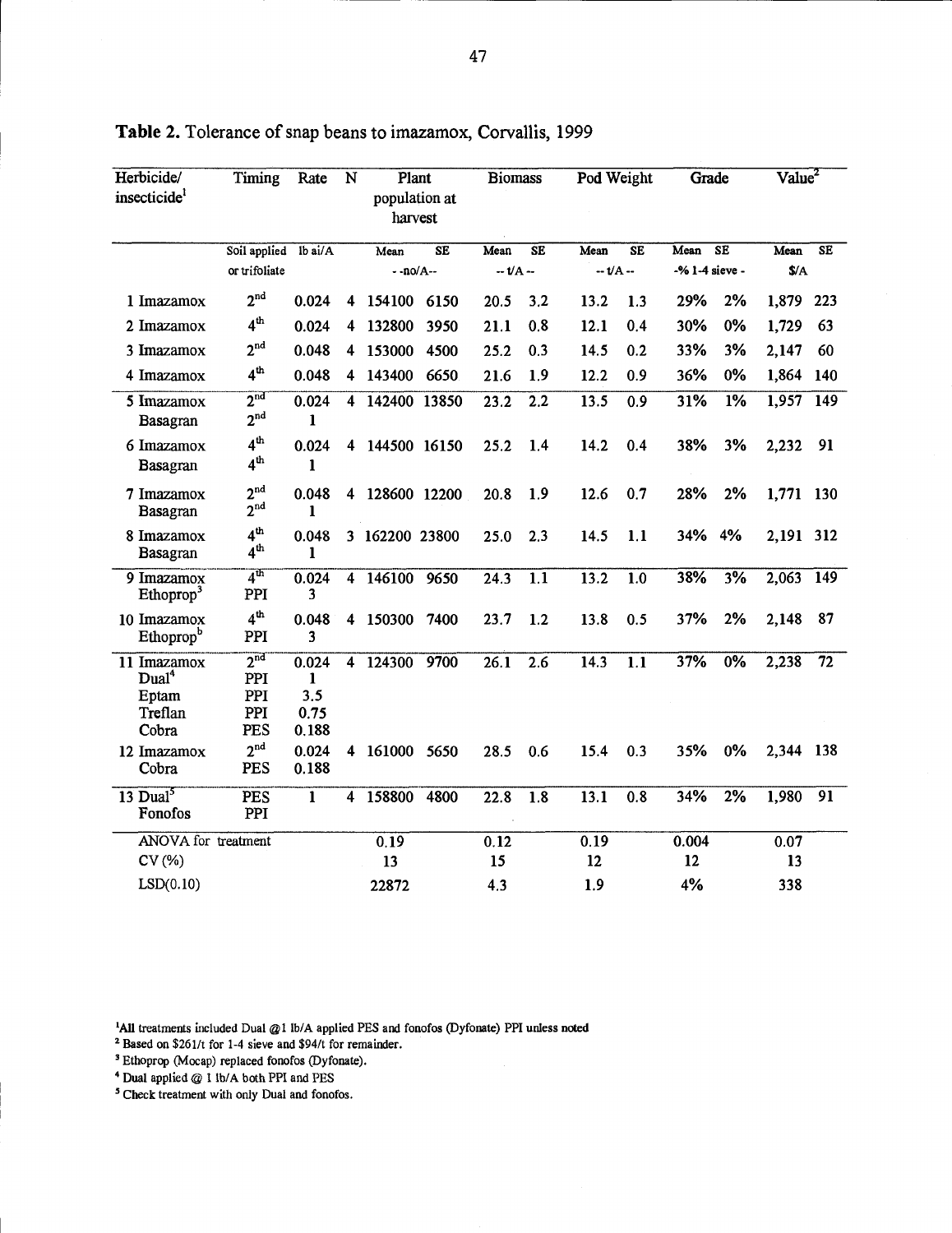### Table 3. Herbicide application data.

Crop and planting date: Snap Beans (0R91-G); May 10,1999. Soil type: Silty clay loam Plot size: 10 by 30 Design: RCB Location: Vegetable Research Farm, Corvallis, OR

| Application date          | $5-10-99$                          | 5-10-99                                  | $6 - 14 - 99$              | $6 - 23 - 99$       |
|---------------------------|------------------------------------|------------------------------------------|----------------------------|---------------------|
| Application timing        | PPI herbicides and<br>insecticides | PES (Dual over<br>entire plot,<br>Cobra) | $2nd$ tri                  | 4 <sup>th</sup> tri |
| Start/end time            | $8:30-9:30$ AM                     | $10:30-11:15$ AM                         | 10:30-11:00                | $8-9:00$ AM         |
| Air temp/soil temp        | 45/48/50/                          | 50/54/52                                 | 79/79/96                   | 63/68/71            |
| Rel humidity $(\%)$       | 82                                 | 82                                       | 56                         | 83                  |
| Wind direction/velocity   | $\bf{0}$                           | $3-4$ SE                                 | $2-3$ SE                   | $\bf{0}$            |
| Cloud cover $(\%)$        | 100                                | 100                                      | 0                          | 0                   |
| Soil moisture             | damp and cloddy                    | damp and cloddy                          | very wet                   | dry ver             |
| Plant moisture            |                                    |                                          | very dry                   | very wet            |
| Sprayer/PSI               | backpack/30                        | backpack/30                              | backpack/30                | backpack/30         |
| Mix size                  | $2.1\,\text{l}/4$ plots            | 3 gal                                    | $2.1\,\mathrm{l}$ /4 plots | $2.11/4$ plots      |
| Gallons $H20/a$ cre       | 20                                 | 20                                       | 20                         | 20                  |
| Nozzle type               | 8003                               | 8003                                     | 8003                       | 8003                |
| Nozzle spacing and height | 20/18                              | 20/18                                    | 20/18                      | 20/18               |
| Incorporation             | Rotera on H setting                | Rainfall                                 |                            |                     |

### II. On-farm Trial: Weed control with Imazamox in Snap Beans (Medina)

#### **Methods**

The site was near Dever Conner on a Chehalis silty clay loam soil with 7.49 % OM, pH of 5.7, and CEC of 29.6 meq/100g soil. Preplant herbicides and Mocap insecticide were applied on May 25 and incorporated with a disk and dyna-drive. Snap beans (Medina, small sieve beans) were planted on June 1 and PES herbicides applied on June 2. The first imazamox treatments were applied on June 28 to snap beans with the second trifoliate beginning to expand (1.5 leaf). The second application was made to  $3<sup>rd</sup>$  trifoliate beans on July 4. Weed control and crop growth were evaluated 13 and 16 days after the first and second imazamox applications, respectively. Snap beans were harvested from 2.5 m of row, weighed and graded on August 3.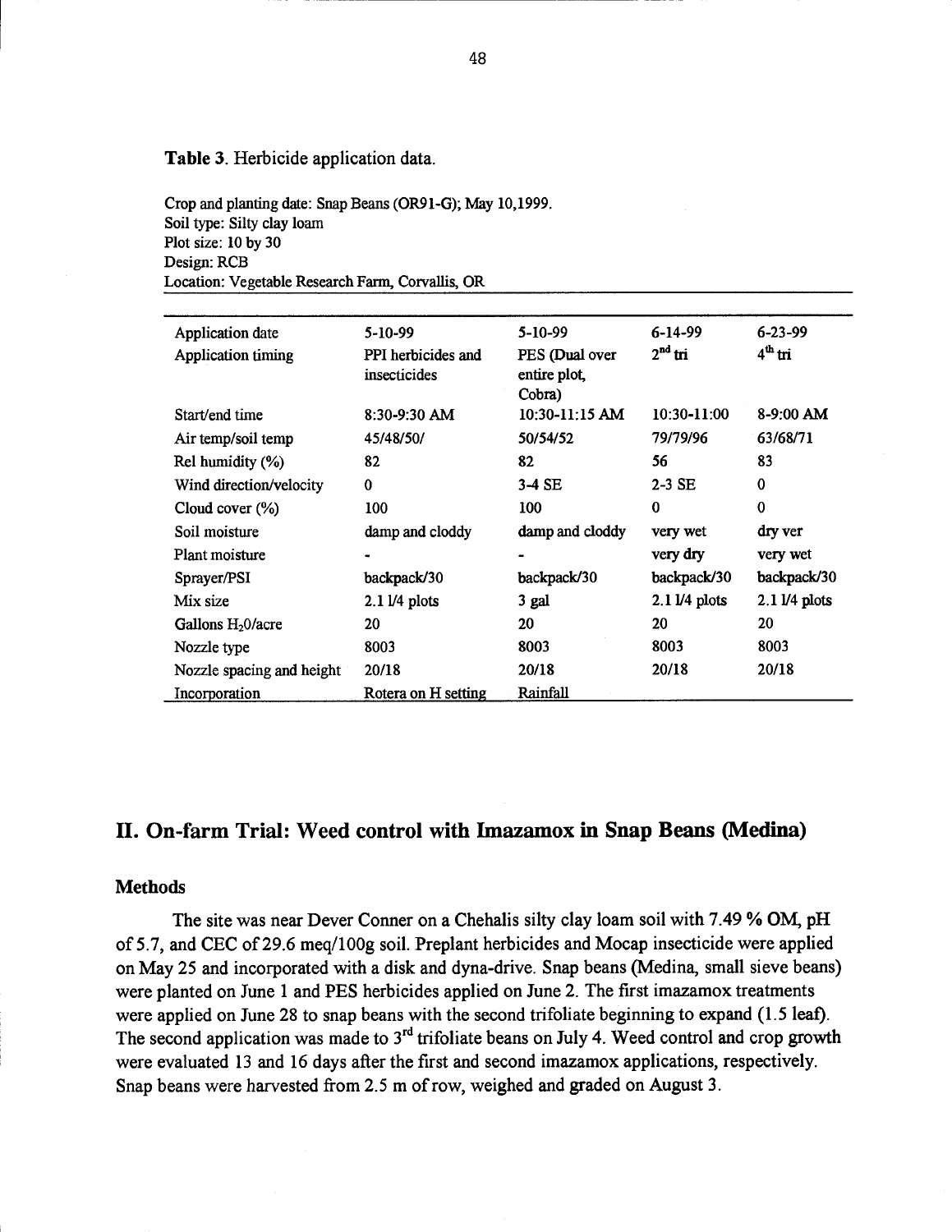### Results and Discussion

Pigweed and nightshade control was good to exceptional with all rates and timings of imazamox 2 weeks after the last imazamox application (Table 1). Contrary to other trials, imazamox tankmixed with Basagran did not improve lambsquarter control, although the lamb squarter population was highly variable and evaluation was difficult. An exception was Tr. 10 with a higher rate (0.032 lb/A) and COC that completely controlled lambsquarter when applied with Basagran; COC may be essential for lambsquarter control but could cause more injury to snap beans. Groundsel was very tolerant of imazamox. Combinations of Cobra or Eptam plus imazamox provided the best overall weed control. Sugar beet volunteers were numerous but easily controlled by imazamox. Tr. 8 (standard/check) controlled all weeds except the sugar beet seedlings, likely the cause of low yield in this treatment.

Imazamox caused a slight yellowing of plants within one or two days after application but symptoms faded quickly. Discoloration and growth reduction were not apparent at 2 weeks after either the 1.5 or  $3<sup>rd</sup>$  trifoliate application of imazamox (Table 1).

Crop growth was highly variable because irrigation was inadequate on the SW corner of the plot. This caused a diagonal yield pattern across the plot that overwhelmed effects due to weed control with herbicides. Nonetheless, weed control was the most important measured variable determining yield (Tables 2 and 3). The highest yield was Cobra PES plus imazamox POST at the  $3<sup>rd</sup>$  trifoliate that yielded 5.5 t/A, 0.5 tons greater than the field average.

### Summary

Imazamox controlled weeds best at this very weedy site when applied sequentially after Cobra or Eptam. Tankmixing with Basagran improved control of lambsquarter but may have reduced control of pigweed, nightshade, and barnyardgrass. Early applications of imazamox alone gave better control than  $3<sup>rd</sup>$  trifoliate applications. More research is needed to determine optimum timing to reduce potential for crop injury and maximize weed control, particularly for lambsquarter, barnyardgrass and groundsel.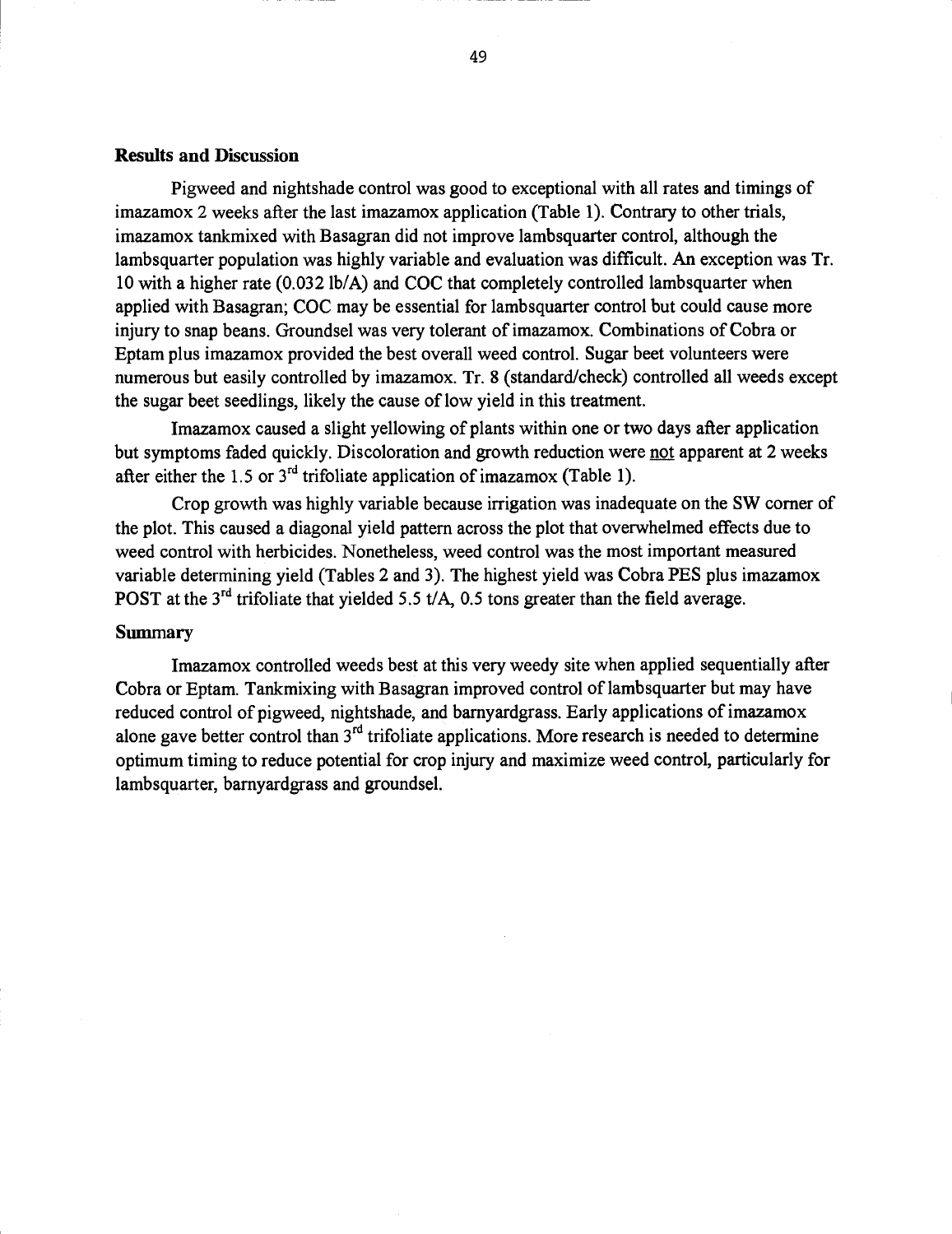| Herbicide                         | <b>Timing</b>     | Rate                     | $\overline{N}$          |                               | Crop injury ratings       |          |             |         |            |                   | Weed control<br>(July 20) |           |                   |                 |
|-----------------------------------|-------------------|--------------------------|-------------------------|-------------------------------|---------------------------|----------|-------------|---------|------------|-------------------|---------------------------|-----------|-------------------|-----------------|
|                                   |                   |                          |                         |                               | July 11 <sup>1</sup>      |          | July $20^2$ |         |            |                   |                           |           |                   |                 |
|                                   |                   |                          |                         |                               | Phyto Growth Phyto Growth |          |             | Pigweed | Nightshade | Barnyard<br>Grass | Sugarbeets                | Groundsel | Lambs-<br>quarter | Total           |
|                                   | Trifoliate        | $Ib$ ai/ $A$             |                         | $1 - 10$                      | % Red.                    | $1 - 10$ | % Red.      |         |            |                   | %                         |           |                   |                 |
| 1 Imazamox                        | $1.5^3$           | 0.024                    | 3                       | 0.0                           | 0.0                       | 0.0      | 0.0         | 100     | 97         | 57                | 63                        | $\bf{0}$  | $\bf{0}$          | 57              |
| 2 Imazamox                        | 3                 | 0.024                    | 3                       | 0.0                           | 0.0                       | 0.0      | 0.0         | 95      | 97         | 33                | 100 10                    |           | 27                | 57              |
| 3 Imazamox<br>Basagran            | 1.5               | 0.024<br>0.75            | 3                       | 0.0                           | 0.0                       | 0.0      | 3.3         | 95      | 100        | 73                | 98                        | 17        | 27                | 72              |
| 4 Imazamox<br><b>Basagran</b>     | 3                 | 0.024<br>0.75            | 3                       | 0.0                           | 0.0                       | 0.0      | 0.0         | 93      | 98         | 53                | 92 33                     |           | 27                | 77              |
| 5 Cobra<br><b>Imazamox</b><br>COC | PES<br>3          | 0.125<br>0.024<br>$1\%$  | 3                       | 0.0                           | 0.0                       | 0.0      | 0.0         | 100     | 100        | 70                | 100 97                    |           | 67                | 87              |
| 6 Eptam<br><b>Imazamox</b><br>COC | PPI<br>3          | 3.5<br>0.024<br>$1\%$    | 3                       | 0.0                           | 0.0                       | 0.0      | 0.0         | 98      | 97         | 100               | 100 27                    |           | 100               | 87              |
| 7 Dual<br>Imazamox<br>COC         | PPI<br>3          | 1.5<br>0.024<br>1%       | $\overline{\mathbf{3}}$ | 0.0                           | 0.0                       | 0.0      | 3.3         | 97      | 97         | 100               | 100 7                     |           | 43                | 82              |
| 8 Eptam<br>Dual<br>Cobra          | PPI<br>PES<br>PES | $\bf{0}$<br>1.5<br>0.125 | 3                       | 0.0                           | 0.0                       | 0.0      | 0.0         | 100     | 100        | 100               | $\mathbf{0}$              | 100       | <b>100</b>        | 58              |
| 9 Basagran<br>COC                 | 1.5               | 0.024<br>1%              | 3                       | 0.0                           | 0.0                       | 0.0      | 0.0         | 43      | 100        | $\bf{0}$          | 98                        | 73        | 100               | 50              |
| 10 Imazamox<br>Basagran<br>COC    | 3<br>3            | 0.032<br>0.75<br>$1\%$   | 3                       | 0.0                           | 0.0                       | 0.0      | 0.0         | 100     | 97         | 37                |                           | 97 17     | 100               | 77              |
| LSD(0.05)                         |                   |                          |                         | $\overline{\text{n}}\text{s}$ | ns                        | ns       | ns          | 10      | ns         | $\overline{44}$   | $13 \t35$                 |           | 48                | $\overline{19}$ |

| <b>Table 1.</b> Imazamox effects on snap bean growth and weed control, Dever Conner, 1999. |  |
|--------------------------------------------------------------------------------------------|--|
|                                                                                            |  |

<sup>1</sup> 13 days after 1.5 leaf imazamox treatment

<sup>2</sup> 22 days after 1.5 leaf imazamox treatment, 16 days after 3<sup>rd</sup> trifoliate treatment.

<sup>3</sup> 1.5 leaf application on June 28, 3 leaf application on July 4.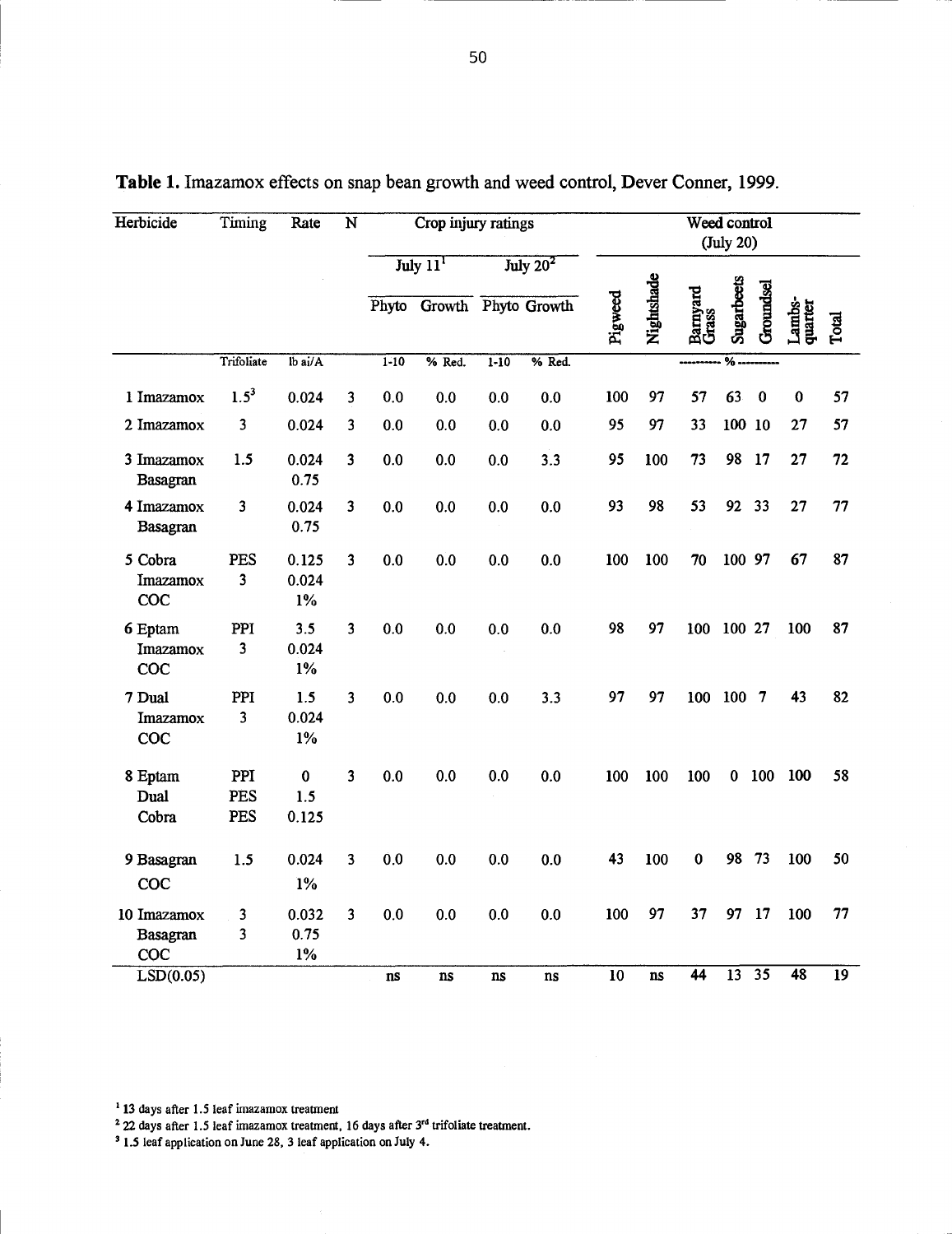| Herbicide                             | Timing            | Rate                     | $\overline{\mathbf{N}}$ | Plant pop. at<br>harvest |    | Plant biomass     |                        | Bean pod wt.                         |                        | Grade                        | Value          |
|---------------------------------------|-------------------|--------------------------|-------------------------|--------------------------|----|-------------------|------------------------|--------------------------------------|------------------------|------------------------------|----------------|
|                                       |                   |                          |                         | Mean                     | SE | Mean              | $\overline{\text{SE}}$ | Mean                                 | $\overline{\text{SE}}$ |                              |                |
|                                       | trifoliate        | $1b$ ai/ $A$             |                         | $-mo/A$ ---              |    | $-1 + \sqrt{A} -$ |                        | $\overline{\cdots}$ $\overline{t/A}$ |                        | $% 1-2$ sieve                | $\sqrt{$4$}$   |
| 1 Imazamox                            | 1.5               | 0.024                    | 3                       | 180600 8500              |    | 10.1              | 1,9                    | 3.7                                  | 0.9                    | 70%                          | 946            |
| 2 Imazamox                            | 3                 | 0.024                    | 3                       | 159400 19600             |    | 11.1              | 1.5                    | 4.8                                  | 0.9                    | 55%                          | 1244           |
| 3 Imazamox<br>Basagran                | 1.5               | 0.024<br>0.75            | 3                       | 184200 6400              |    | 12.6              | 1.8                    | 5.3                                  | 0.9                    | 60%                          | 1392           |
| 4 Imazamox<br>Basagran                | 3                 | 0.024<br>0.75            | 3                       | 188600 9200              |    | 12.2              | 0.9                    | 4.9                                  | 0.3                    | 57%                          | 1288           |
| 5 Cobra<br>Imazamox<br>COC            | PES<br>3          | 0.125<br>0.024           | 3                       | 173500 9000              |    | 13.7              | 1.7                    | 5.5                                  | 0.8                    | 63%                          | 1427           |
| 6 Eptam<br>Imazamox<br>COC            | PPI<br>3          | 3.5<br>0.024             | 3                       | 163800 18200             |    | 11.6              | 0.8                    | 4.7                                  | 0.4                    | 57%                          | 1218           |
| 7 Dual<br>Imazamox<br>COC             | PPI<br>3          | 1.5<br>0.024             | 3                       | 184200 12400             |    | 11.3              | 1.3                    | 3.8                                  | 0.8                    | 74%                          | 992            |
| 8 Eptam<br>Dual<br>Cobra              | PPI<br>PES<br>PES | $\bf{0}$<br>1.5<br>0.125 | $\overline{\mathbf{3}}$ | 187700 9200              |    | 11.9              | 1.7                    | 4.4                                  | 0.7                    | 66%                          | 1148           |
| 9 Basagran<br><b>COC</b>              | 1.5               |                          | $\overline{\mathbf{3}}$ | 169100 23000             |    | 9.6               | 1.0                    | 3.7                                  | 1.0                    | 61%                          | 952            |
| 10 Imazamox<br>Basagran<br><b>COC</b> | 3<br>3            | 0.032<br>0.75<br>1%      | 3                       | 170000 7700              |    | 12.7              | 2.1                    | 5.3                                  | 1.0                    | 60%                          | 1375           |
| LSD(0.05)                             |                   |                          |                         | ns                       |    | ns                |                        | ns                                   |                        | $\qquad \qquad \blacksquare$ | $\blacksquare$ |

Table 2. Imazamox effects on snap bean yield, Dever Conner, 1999.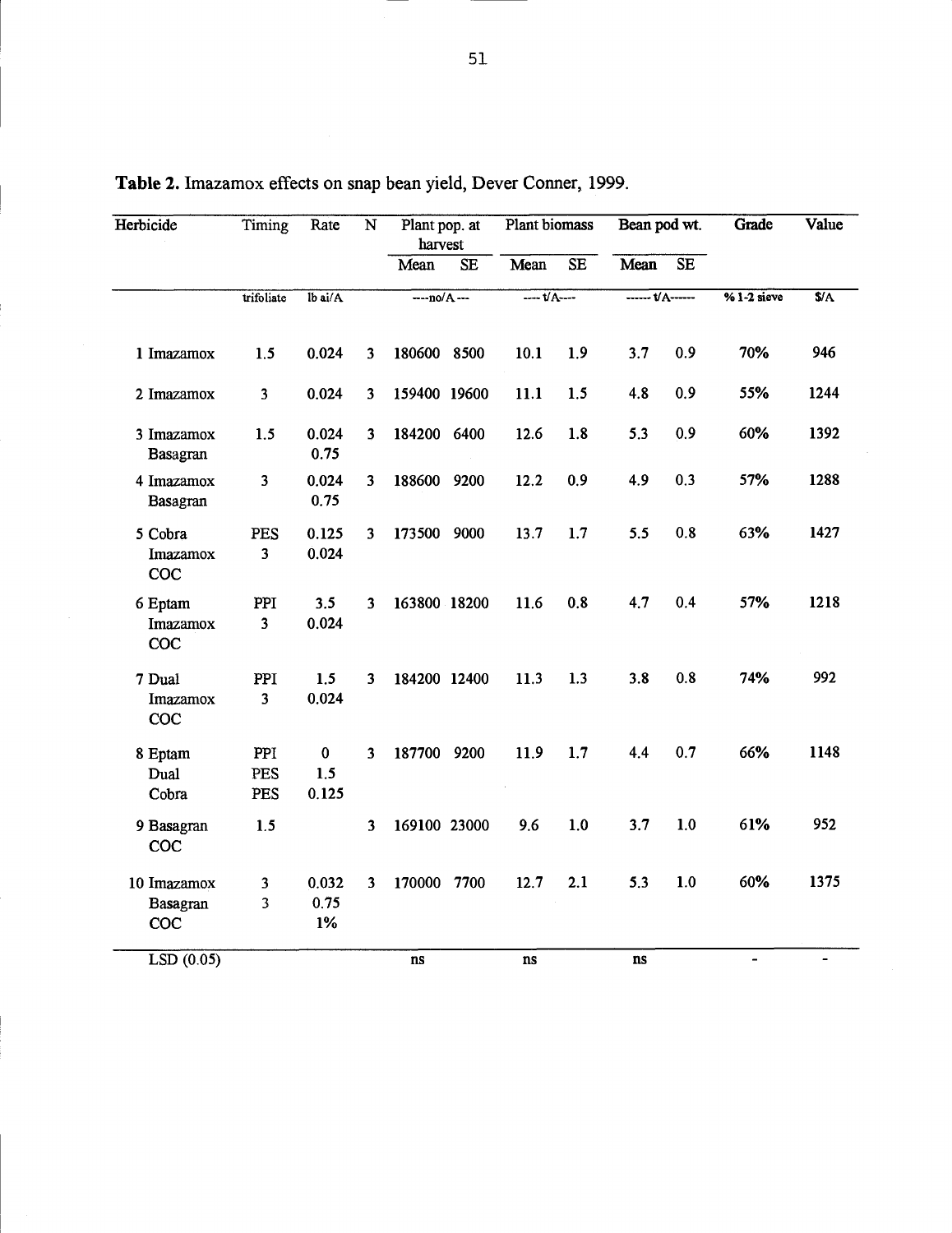| Herbicide Timing                      |                                                    | Rate                     | $\overline{\mathbf{N}}$ | Pigweed         | Night-<br>shade | Lambs-<br>quarter | sel                    | Ground- Barnyard-<br>grass | <b>Sugar</b><br>beet<br>volunteers | Total           |
|---------------------------------------|----------------------------------------------------|--------------------------|-------------------------|-----------------|-----------------|-------------------|------------------------|----------------------------|------------------------------------|-----------------|
|                                       | trifoliate                                         | Ib $ai/A$                |                         |                 |                 |                   | $\frac{9}{6}$ -------- |                            |                                    |                 |
| 1 Imazamox                            | 1.5                                                | 0.024                    | $\mathbf{3}$            | 97              | 87              | 33                | 17                     | 83                         | 60                                 | 66              |
| 2 Imazamox                            | $\overline{\mathbf{3}}$                            | 0.024                    | 3                       | 93              | 97              | 60                | 33                     | 77                         | 93                                 | 73              |
| 3 Imazamox<br><b>Basagran</b>         | 1.5                                                | 0.024<br>0.75            | $\overline{\mathbf{3}}$ | 80              | 98              | 57                | 95                     | 90                         | 75                                 | 70              |
| 4 Imazamox<br>Basagran                | $\overline{\mathbf{3}}$                            | 0.024<br>0.75            | $\mathbf{3}$            | $70\,$          | 77              | 77                | 67                     | 77                         | 92                                 | 73              |
| 5 Cobra<br>Imazamox<br><b>COC</b>     | PES<br>$\overline{\mathbf{3}}$                     | 0.125<br>0.024           | $\overline{\mathbf{3}}$ | 98              | 100             | 92                | 98                     | 92                         | 67                                 | 88              |
| 6 Eptam<br>Imazamox<br>COC            | PPI<br>$\overline{\mathbf{3}}$                     | 3.5<br>0.024             | $\mathbf{3}$            | 95              | 98              | 97                | 63                     | 100                        | 98                                 | 85              |
| 7 Dual<br>Imazamox<br>COC             | PPI<br>$\overline{\mathbf{3}}$                     | 1.5<br>0.024             | $\overline{\mathbf{3}}$ | 95              | 100             | 90                | 10                     | 100                        | 100                                | 78              |
| 8 Eptam<br>Dual<br>Cobra              | PPI<br>PES<br>PES                                  | $\bf{0}$<br>1.5<br>0.125 | $\mathbf{3}$            | 93              | 100             | 100               | 100                    | 100                        | $\bf{0}$                           | 63              |
| 9 Basagran<br>COC                     | 1.5                                                |                          | 3                       | $\bf{0}$        | 98              | 100               | 100                    | 45                         | 100                                | $\bf{0}$        |
| 10 Imazamox<br><b>Basagran</b><br>COC | $\overline{\mathbf{3}}$<br>$\overline{\mathbf{3}}$ | 0.032<br>0.75<br>$1\%$   | $\mathbf{3}$            | 88              | 95              | 98                | 75                     | 83                         | 93                                 | 78              |
| LSD(0.05)                             |                                                    |                          |                         | $\overline{15}$ | $\overline{13}$ | $\overline{17}$   | 38                     | 27                         | $\overline{34}$                    | $\overline{13}$ |

Table 3. Weed control with imazamox at harvest, Dever Conner, 1999.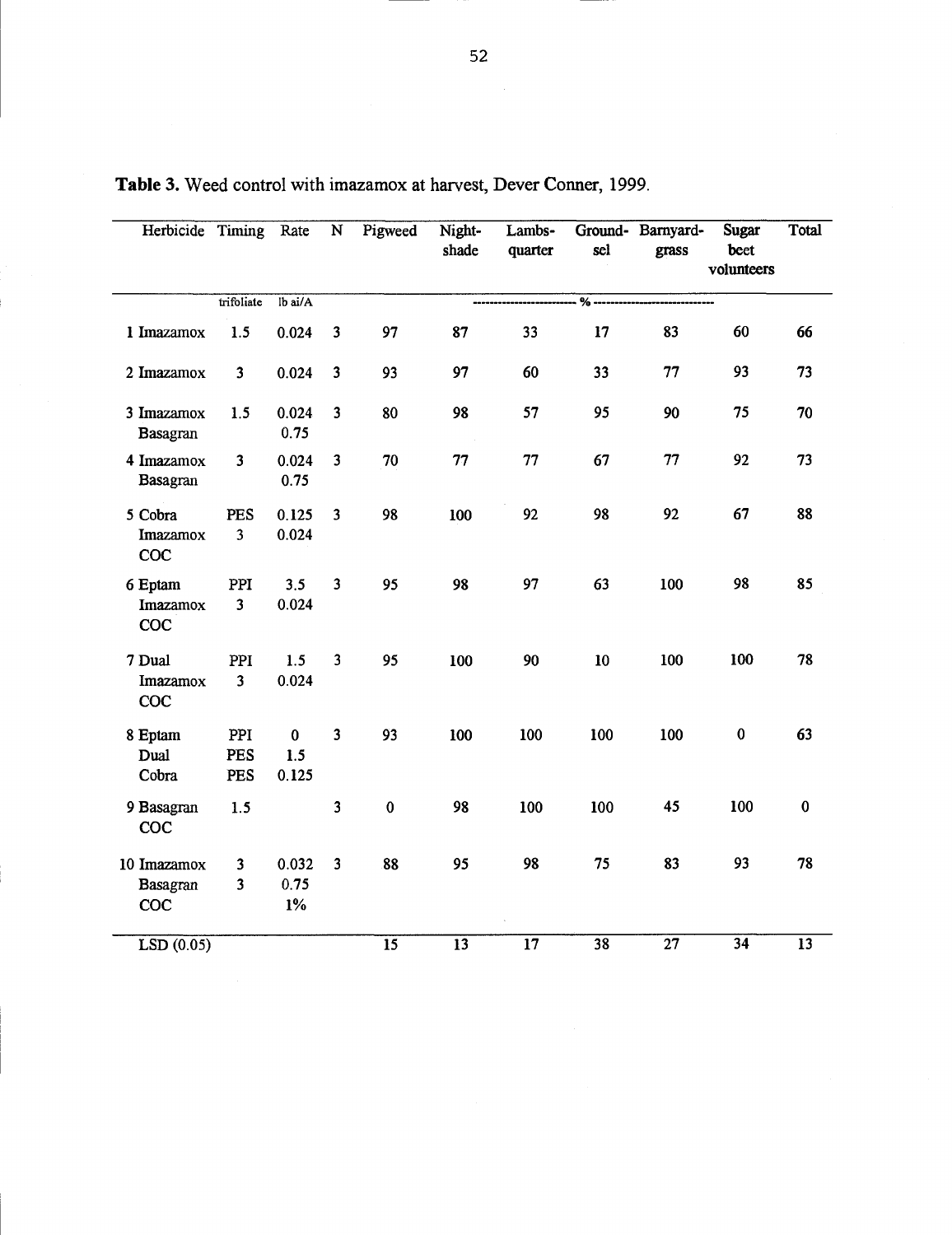## Table 4. Herbicide application record sheet.

Crop and planting date: Snap beans (Medina), June 2, 1999 Soil type: Chehalis silty clay loam pH: 5.7 OM: 7.49 CEC:29.6 Plot size: 10 by 30, 3 replications

| Application date                | 5-25-99                | $6 - 2 - 99$   | 6-28-99                                                     | 7-4-99                       |
|---------------------------------|------------------------|----------------|-------------------------------------------------------------|------------------------------|
| <b>Application</b> timing       | <b>PPI</b>             | <b>PES</b>     | 1.5 trifoliate                                              | 3 <sup>rd</sup> trifoliate   |
| Start/end time                  | 1-2:00 PM              | $7 - 7:30$     | 6-6:30 PM                                                   | 730-8:00 Am                  |
| Air temp/soil temp (2")/surface | 70/72/87               | 51/57/53       | 73/75/86                                                    | 56/58/58                     |
| Rel humidity                    | 60                     | 74             | 45                                                          | 94                           |
| Wind direction/velocity         | $N$ 1-3                | $0-2N$         | $0-1N$                                                      | 0.5 SW                       |
| Cloud cover                     | 50                     | 50             | 80                                                          | 95                           |
| Soil moisture                   | Very dry               | Dry            | Very dry                                                    | Very wet                     |
| Plant moisture                  |                        | $\blacksquare$ | Dry                                                         | Damp                         |
| Sprayer/PSI                     | <b>BP/30</b>           | Unicycle/30    | <b>BP/30</b>                                                | <b>BP/30</b>                 |
| Mix size                        | 2100 ml/ 3 plots       | 2100 ml/3plots | $2100$ ml/ 3 plots                                          | $2100$ ml/ 3 plots           |
| Gallons H <sub>2</sub> 0/acre   | 26                     | 26             | 26                                                          | 26                           |
| Nozzle type                     | 8003                   | 8003           | 8003                                                        | 8003                         |
| Nozzle spacing and height       | 20/18                  | 20/18          | 20/18                                                       | 20/18                        |
| Soil inc. method/implement      | Disk and dyna<br>drive | $\blacksquare$ | Irrigation                                                  | $\qquad \qquad \blacksquare$ |
| Comments                        |                        |                | Short, light<br>drizzle<br>immediately<br>after application |                              |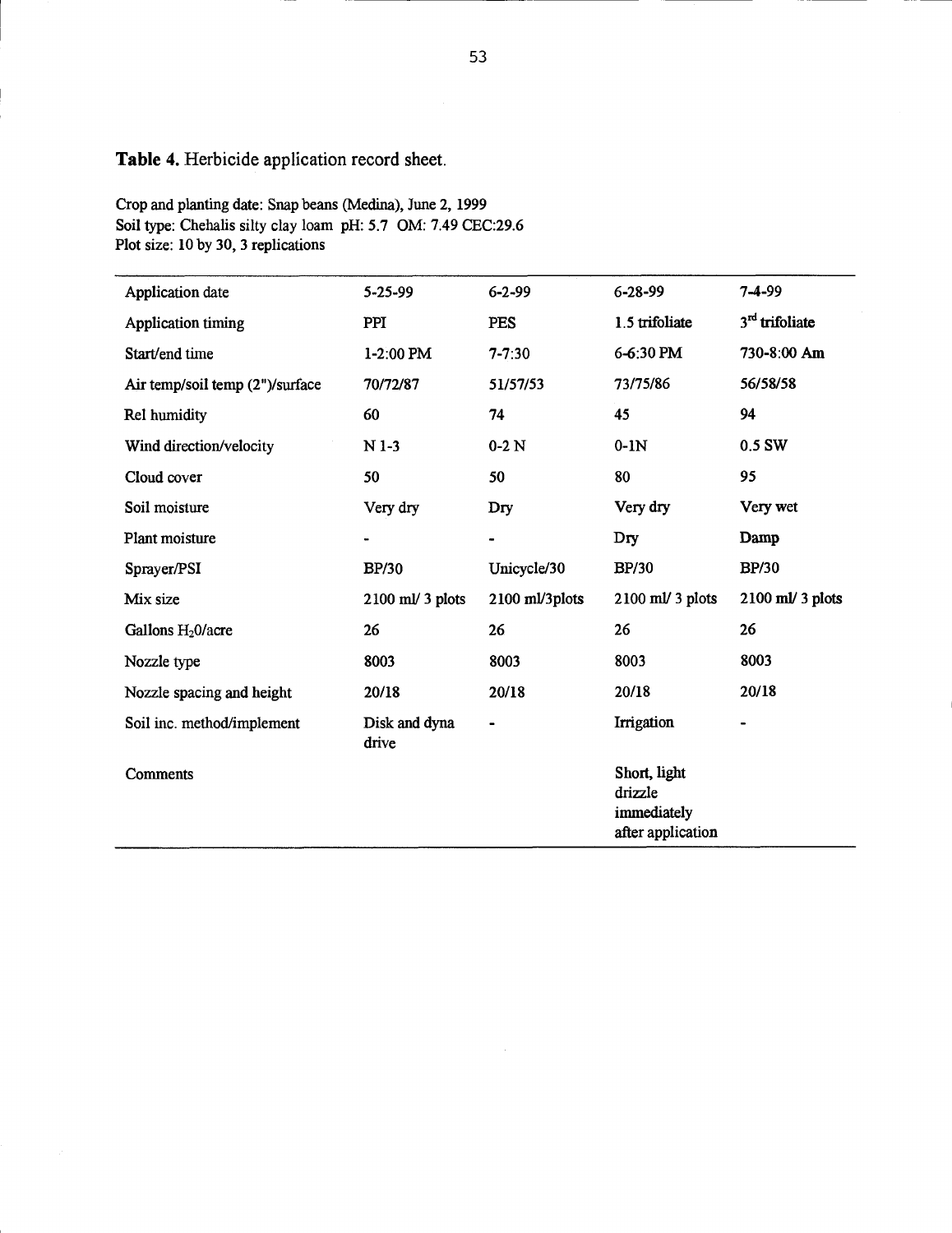## III. Weed Control and Snap Bean Injury with Imazamox

### **Introduction**

The objective of this research was to determine optimum timing of imazamox for weed control with minimal effect on snap beans. Basagran applied with imazamox usually reduces risk of crop injury but may also reduce weed control. Research in 1997 and 1998 has shown that snap beans are more tolerant of imazamox at the  $3^{rd}$  and  $4^{th}$  trifoliate than the  $2^{nd}$ . Applying imazamox at the 1st trifoliate at a lower rate (0.016 lb ai/A) could reduce injury while improving weed control.

### **Methods**

Snap beans were planted on July 7 with 380 lbs of 12-29-10 fertilizer banded next to the row. Imazamox was applied on July 30 to 1<sup>st</sup> trifoliate beans and August 3 to  $2<sup>nd</sup>$  trifoliate beans. Crop tolerance was evaluated 5-7 days after treatment. Weed control was evaluated on September 20.

### Results and Discussion

*Weed control* with imazamox applied at either the  $1<sup>st</sup>$  or  $2<sup>nd</sup>$  trifoliate of snap beans ranged from 87 to 100 percent (Table 1). There was a slight improvement in weed control when applying imazamox at  $0.024$  lb/A at the 1<sup>st</sup> trifoliate rather than the 2<sup>nd</sup>. Imazamox at 0.016 lb/A at the  $1^{\frac{st}{st}}$  trifoliate controlled weeds as well or better than imazamox at 0.024 lb/A applied at the 2<sup>nd</sup> trifoliate.

Nightshade and lambsquarter were more tolerant than pigweed at 0.016 lb/A. Basagran tankmixed with imazamox diminished imazamox efficacy but only at the lower rate of 0.016 lb/A (Figure 1). The effect was most noticeable on barnyardgrass control. Non-ionic surfactants and crop oil concentrate generally improved lambsquarter and nightshade control, particularly at the lower rate of 0.016 lb/A. The smartweed population at this site was very patchy and also very tolerant of imazamox. If Basagran was not tankmixed with imazamox, smartweed flourished and significantly reduced weed control.

Crop growth reduction was minimal even though plants yellowed slightly after the application (Table 2). Tankmixing Basagran with imazamox significantly reduced injury symptoms at 5 DAT at both rates. Crop injury was nearly the same for both the  $1<sup>st</sup>$  and  $2<sup>nd</sup>$ trifoliate applications. Surfactants generally increased injury symptoms.

### Summary

- Imazamox applied at the  $2^{nd}$  trifoliate at 0.024 lb/A and COC provided 97 percent weed control 75 DAP.
- Tankmixes with Basagran improved weed control of some broadleaves but reduced control of nightshade and barnyardgrass.
- Surfactants improved efficacy.
- Crop injury was the same for imazamox applied at the  $1<sup>st</sup>$  and  $2<sup>nd</sup>$  trifoliate.
- **Surfactants increased crop injury symptoms.**
- Tankmixes with Basagran significantly reduced crop injury symptoms. $\mathbf{m}$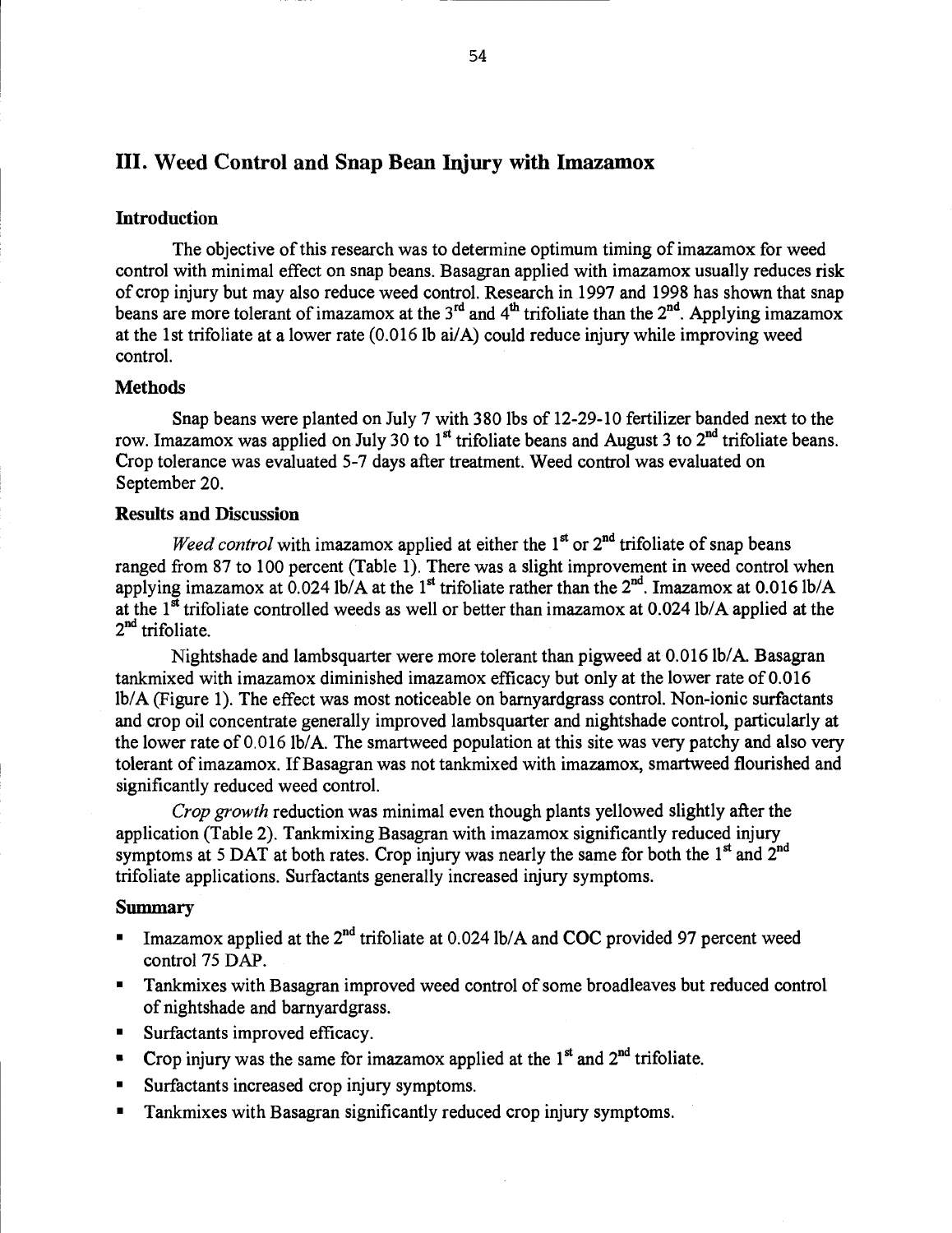| Herbicide/ Timing Rate<br>surfactant  |                |                                | N                       | Pigweed Lambs- Night- Total | quarter shade   |                           |                 |                            | Barnyard-<br>grass       |                            | Purslane                |                         | <b>Smartweed</b>         |
|---------------------------------------|----------------|--------------------------------|-------------------------|-----------------------------|-----------------|---------------------------|-----------------|----------------------------|--------------------------|----------------------------|-------------------------|-------------------------|--------------------------|
|                                       | Trifoliate     | lb ai/A                        |                         |                             |                 | --% control-------        |                 | $\overline{\mathbf{N}}$    | $\overline{\frac{9}{6}}$ | $\overline{\mathbf{N}}$    | $\frac{9}{6}$           | $\overline{N}$          | $\overline{\frac{9}{6}}$ |
| 1 Imazamox                            | $\mathbf{1}$   | 0.024                          | $\mathbf{2}$            | 95                          | 93              | 68                        | 90              | $\overline{\mathbf{c}}$    | 93                       | $\overline{\mathbf{c}}$    | 25                      | $\mathbf{1}$            | 100                      |
| 2 Imazamox<br><b>NIS</b>              | $\mathbf{1}$   | 0.024<br>0.25%                 | $\overline{\mathbf{3}}$ | 100                         | 100             | 88                        | 95              | $\boldsymbol{\mathcal{S}}$ | 87                       | $\boldsymbol{\mathcal{S}}$ | 93                      | $\overline{2}$          | 50                       |
| 3 Imazamox<br>COC                     | $\mathbf{1}$   | 0.024<br>$1\%$                 | $\overline{\mathbf{3}}$ | 98                          | 100             | 90                        | 100             | $\mathbf{3}$               | 93                       | $\mathbf{3}$               | 80                      | $\overline{2}$          | 90                       |
| 4 Imazamox                            | $\mathbf{1}$   | 0.016                          | $\overline{3}$          | $\overline{97}$             | $\overline{57}$ | $\overline{68}$           | $\overline{98}$ | $\overline{\overline{3}}$  | $\overline{87}$          | $\overline{\overline{3}}$  | $\overline{33}$         | $\overline{1}$          | 100                      |
| 5 Imazamox<br><b>NIS</b>              | $\mathbf{1}$   | 0.016<br>0.25%                 | $\overline{\mathbf{3}}$ | 98                          | 100             | 72                        | 93              | $\boldsymbol{\mathcal{S}}$ | 82                       | $\boldsymbol{2}$           | 73                      | 3                       | 27                       |
| 6 Imazamox<br>COC                     | $\mathbf{1}$   | 0.016<br>$1\%$                 | $\overline{3}$          | 100                         | 100             | 87                        | 87              | $\mathbf{3}$               | 98                       | $\mathbf{3}$               | 98                      | $\overline{2}$          | 55                       |
| 7 Imazamox                            | $\overline{2}$ | 0.024                          | $\overline{3}$          | 93                          | 72              | $\overline{75}$           | 87              | $\overline{2}$             | 93                       | $\overline{\mathbf{3}}$    | $\bf{0}$                | $\overline{1}$          | 100                      |
| 8 Imazamox<br><b>NIS</b>              | $\overline{2}$ | 0.024<br>0.25%                 | $\overline{\mathbf{3}}$ | 100                         | 100             | 95                        | 90              | $\mathbf{3}$               | 97                       | $\mathbf{3}$               | 63                      | $\mathbf{2}$            | 75                       |
| 9 Imazamox<br><b>COC</b>              | $\mathbf{2}$   | 0.024<br>$1\%$                 | $\overline{\mathbf{3}}$ | 100                         | 98              | 93                        | 97              | $\overline{\mathbf{3}}$    | 90                       | $\overline{\mathbf{3}}$    | 65                      | $\overline{2}$          | 98                       |
| 10 Imazamox<br>Basagran<br>COC        | $\overline{1}$ | 0.016<br>1<br>$1\%$            | $\overline{3}$          | $\overline{95}$             | 100             | $\overline{60}$           | $\overline{75}$ | $\overline{\overline{3}}$  | $\overline{33}$          | $\overline{\mathbf{3}}$    | $\overline{100}$        | $\overline{2}$          | 100                      |
| 11 Imazamox<br><b>Basagran</b><br>coc | $\mathbf{1}$   | 0.024<br>$\mathbf{1}$<br>$1\%$ | $\overline{\mathbf{3}}$ | 98                          | 100             | 92                        | 90              | $\mathbf{3}$               | 88                       | $\mathbf{3}$               | 100                     | $\overline{\mathbf{3}}$ | 97                       |
| 12 Imazamox<br>Basagran<br>COC        | $\overline{2}$ | 0.024<br>$\mathbf{I}$<br>$1\%$ | $\overline{3}$          | $\overline{95}$             | 100             | $\overline{87}$           | $\overline{85}$ |                            | $\overline{82}$          |                            | $\overline{83}$         | $\overline{3}$          | $\overline{90}$          |
| 13 Basagran<br>coc                    | $\overline{2}$ | $\mathbf{1}$<br>1%             | $\overline{2}$          | 10                          | 100             | 20                        | 45              | $\boldsymbol{l}$           | $\bf{0}$                 | $\overline{\mathbf{c}}$    | 95                      | $\mathbf{1}$            | 100                      |
| 14 Check                              |                |                                | $\overline{2}$          | $\overline{0}$              | $\overline{0}$  | $\overline{\mathfrak{o}}$ | $\overline{0}$  | $\overline{\textbf{2}}$    | $\overline{0}$           | $\overline{2}$             | $\overline{\mathbf{0}}$ | $\overline{2}$          | $\overline{0}$           |
| FPLSD(0.05)                           |                |                                |                         | 9                           | $\overline{27}$ | $\overline{21}$           | $\overline{22}$ |                            | 38                       |                            | $\overline{35}$         |                         | 72                       |

Table 1. Weed control on September 20, 1999 (75 DAP)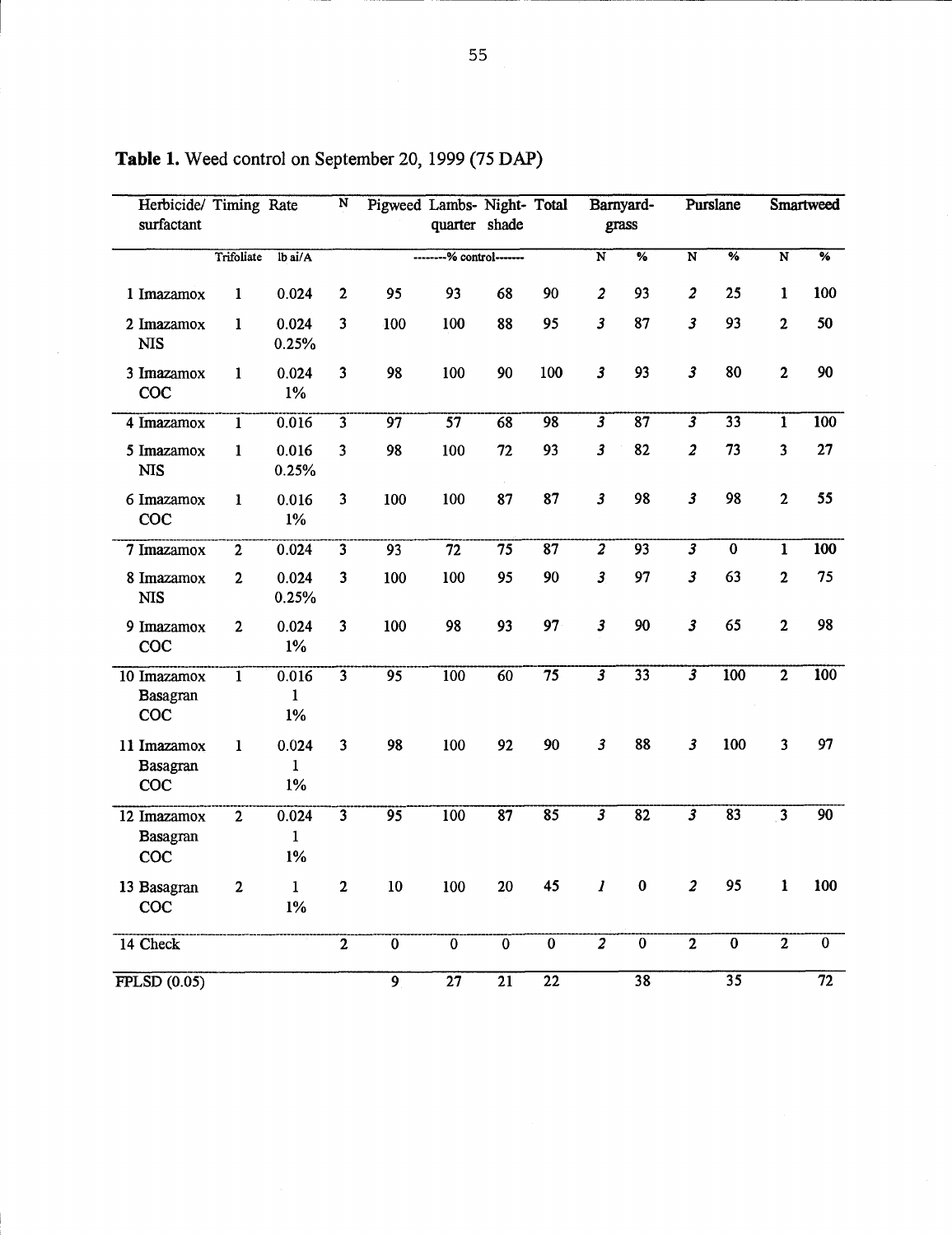| Herbicide/                            | Timing           | Rate                           | $\overline{\mathbf{N}}$ |               | $8 - 3 - 99$                        |                  | $8 - 10 - 99$                  |
|---------------------------------------|------------------|--------------------------------|-------------------------|---------------|-------------------------------------|------------------|--------------------------------|
| surfactant                            |                  |                                |                         |               | $(5$ days after $1^{st}$ treatment) |                  | (7 days after $2nd$ treatment) |
|                                       |                  |                                |                         | Phyto         | <b>Growth</b>                       | Phyto            | Growth                         |
|                                       | Trifoliate       | lb ai/A                        |                         | $1 - 10$      | $%$ red.                            | $1 - 10$         | $%$ red.                       |
| 1 Imazamox                            | $\mathbf{1}$     | 0.024                          | $\mathbf{3}$            | $1.0$         | 0.0                                 | 0.0              | 0.0                            |
| 2 Imazamox<br><b>NIS</b>              | 1                | 0.024<br>0.25%                 | $\mathbf{3}$            | 2.3           | 1.7                                 | 2.0              | 1.7                            |
| 3 Imazamox<br>COC                     | $\mathbf{1}$     | 0.024<br>$1\%$                 | $\overline{\mathbf{3}}$ | 3.3           | 3.3                                 | 1.3              | 3.3                            |
| 4 Imazamox                            | $\mathbf{I}$     | 0.016                          | $\overline{3}$          | 2.0           | 1.7                                 | 0.0              | 0.0                            |
| 5 Imazamox<br><b>NIS</b>              | $\mathbf{1}$     | 0.016<br>0.25%                 | $\overline{\mathbf{3}}$ | 2.0           | $1.7\,$                             | 0.3              | 1.7                            |
| 6 Imazamox<br>COC                     | $\mathbf{I}$     | 0.016<br>$1\%$                 | $\mathbf{3}$            | 2.3           | 5.0                                 | 0.3              | 0.0                            |
| 7 Imazamox                            | $\overline{2}$   | 0.024                          | $\overline{3}$          | $\frac{1}{2}$ | $\blacksquare$                      | 0.7              | 0.0                            |
| 8 Imazamox<br><b>NIS</b>              | $\overline{2}$   | 0.024<br>0.25%                 | $\overline{\mathbf{3}}$ |               |                                     | 2.3              | 3.3                            |
| 9 Imazamox<br>COC                     | $\overline{2}$   | 0.024<br>$1\%$                 | $\mathbf{3}$            |               |                                     | 2.7              | 8.3                            |
| 10 Imazamox<br><b>Basagran</b><br>COC | $\mathbf{1}$     | 0.016<br>$\mathbf{1}$<br>$1\%$ | $\overline{3}$          | 0.0           | 5.0                                 | 0.3              | 3.3                            |
| 11 Imazamox<br><b>Basagran</b><br>COC | $\mathbf{1}$     | 0.024<br>$\mathbf{I}$<br>$1\%$ | $\mathbf{3}$            | 0.7           | 1.7                                 | 1.3              | 5.0                            |
| 12 Imazamox<br><b>Basagran</b><br>COC | $\mathbf{2}$     | 0.024<br>$\mathbf{1}$<br>$1\%$ | $\overline{\mathbf{3}}$ |               |                                     | $\overline{1.7}$ | $\overline{1.7}$               |
| 13 Basagran<br>COC                    | $\boldsymbol{2}$ | $\bf{l}$<br>$1\%$              | $\mathbf{2}$            |               |                                     | 3.0              | 0.0                            |
| 14 Check                              |                  |                                | $\overline{2}$          |               | $\blacksquare$                      | 0.0              | 0.0                            |
| $\overline{\text{FPLSD}(0.05)}$       |                  |                                |                         | 1.4           | $\mathbf{n}\mathbf{s}$              | $\overline{1.9}$ | 4.5                            |

Table 2. Snap bean (OR 91G) response to imazamox, Corvallis, 1999.